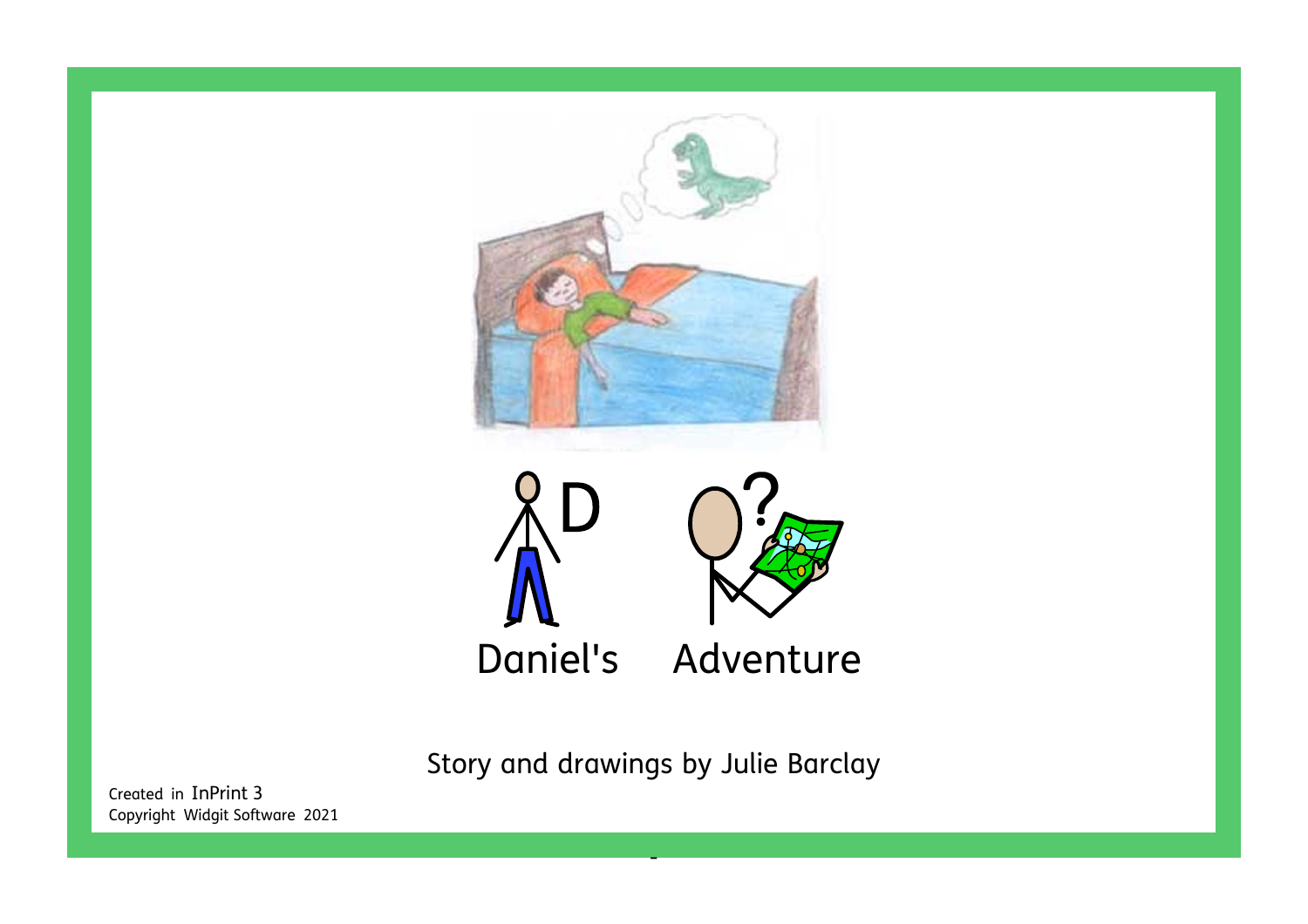

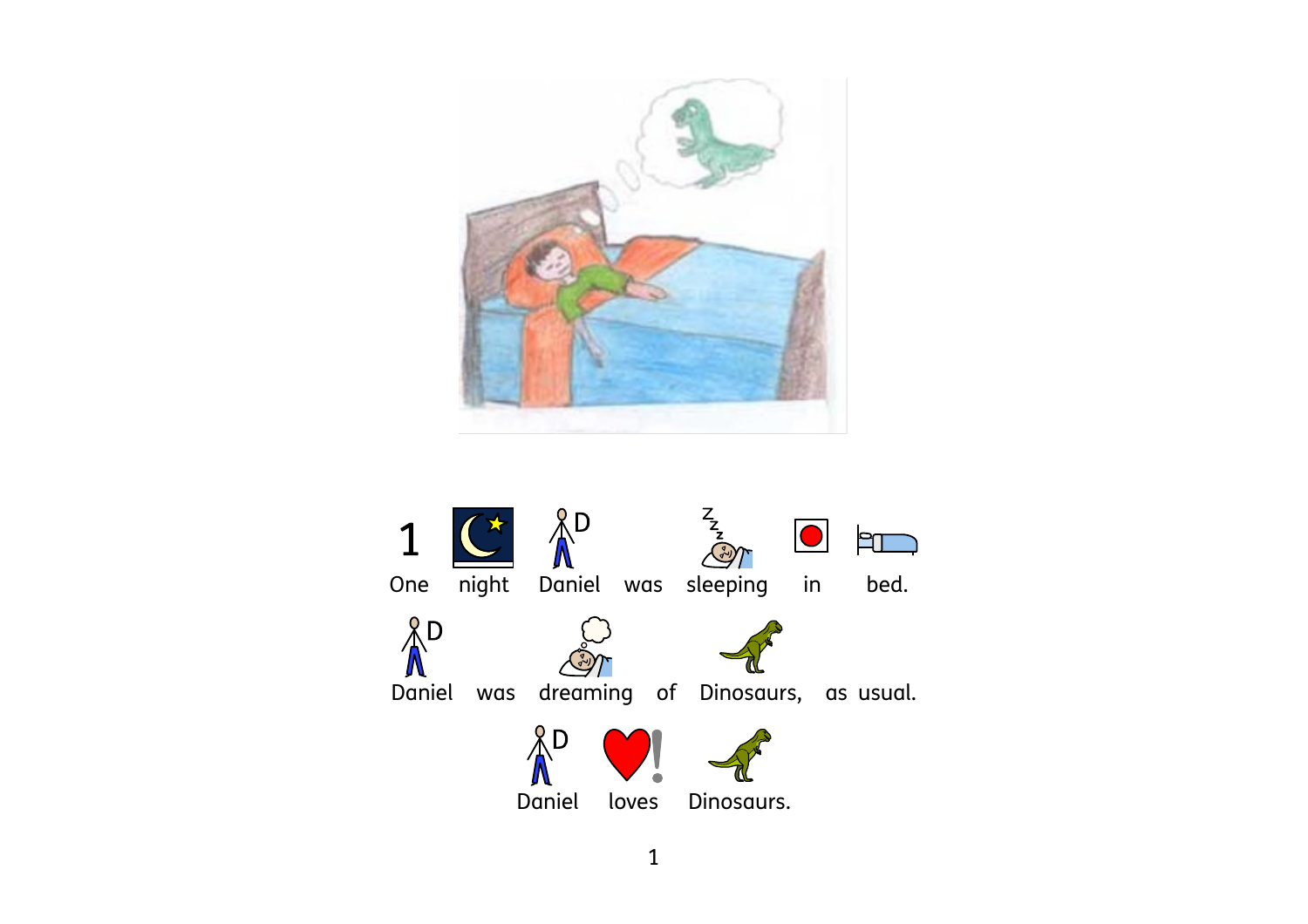

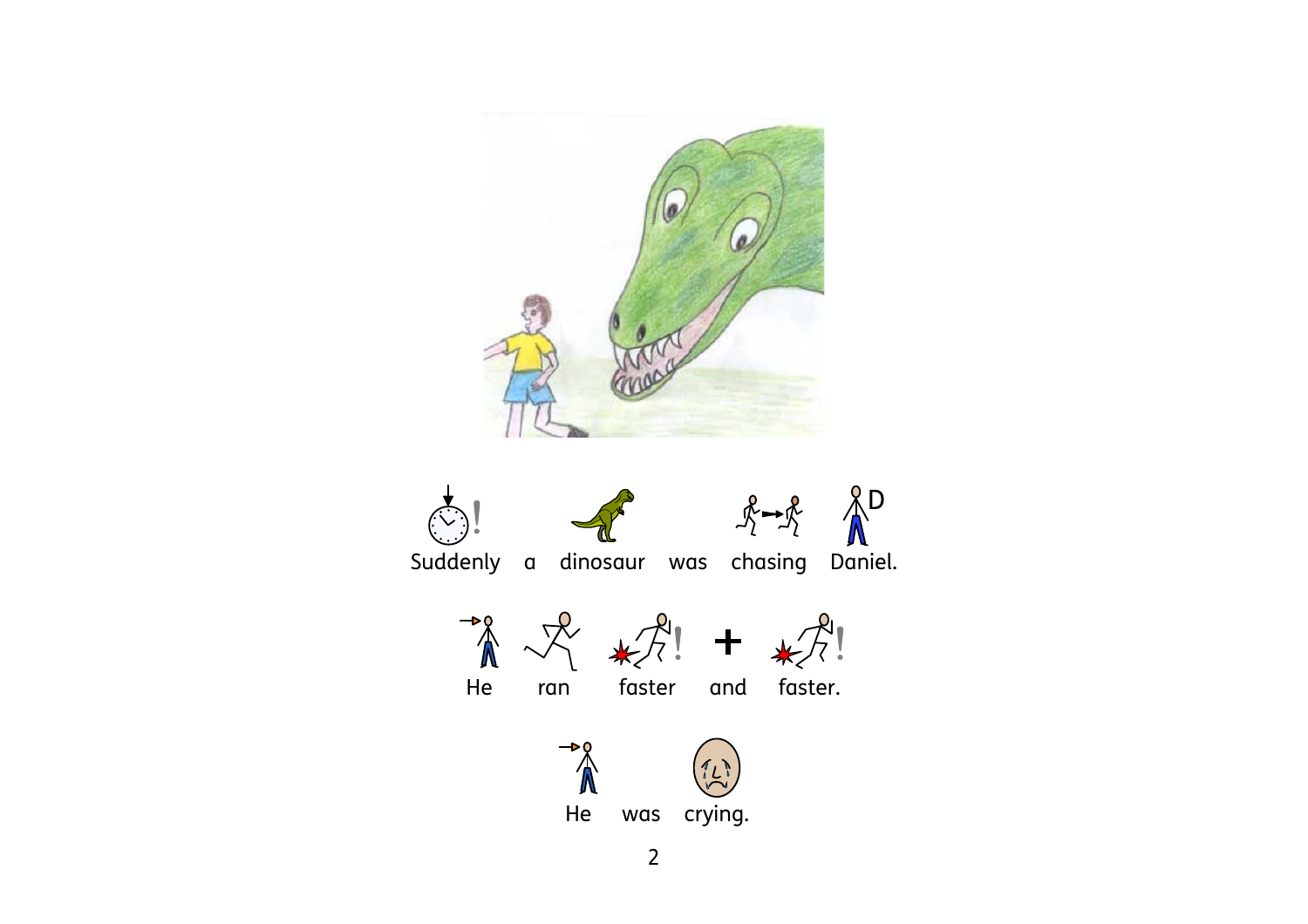

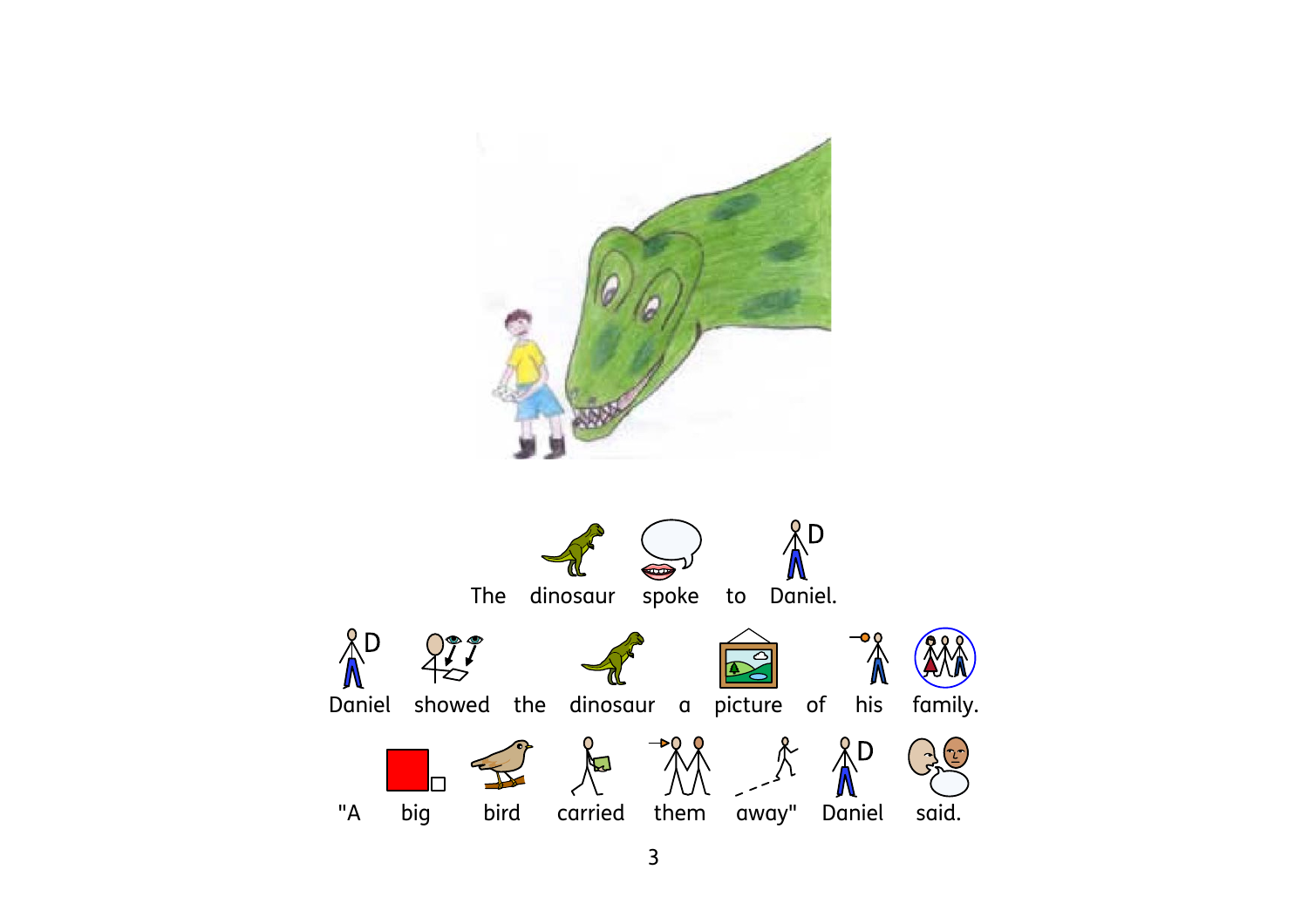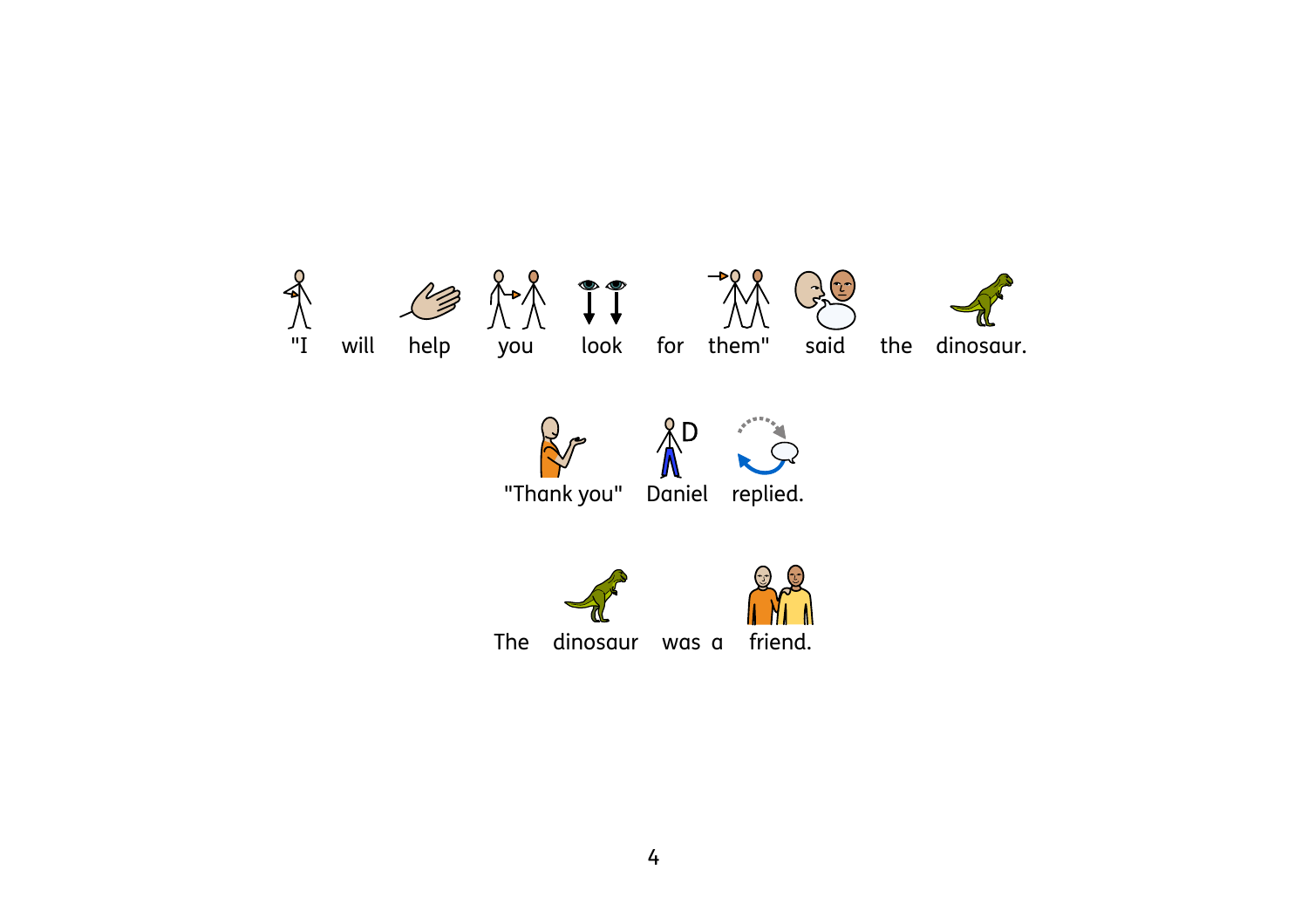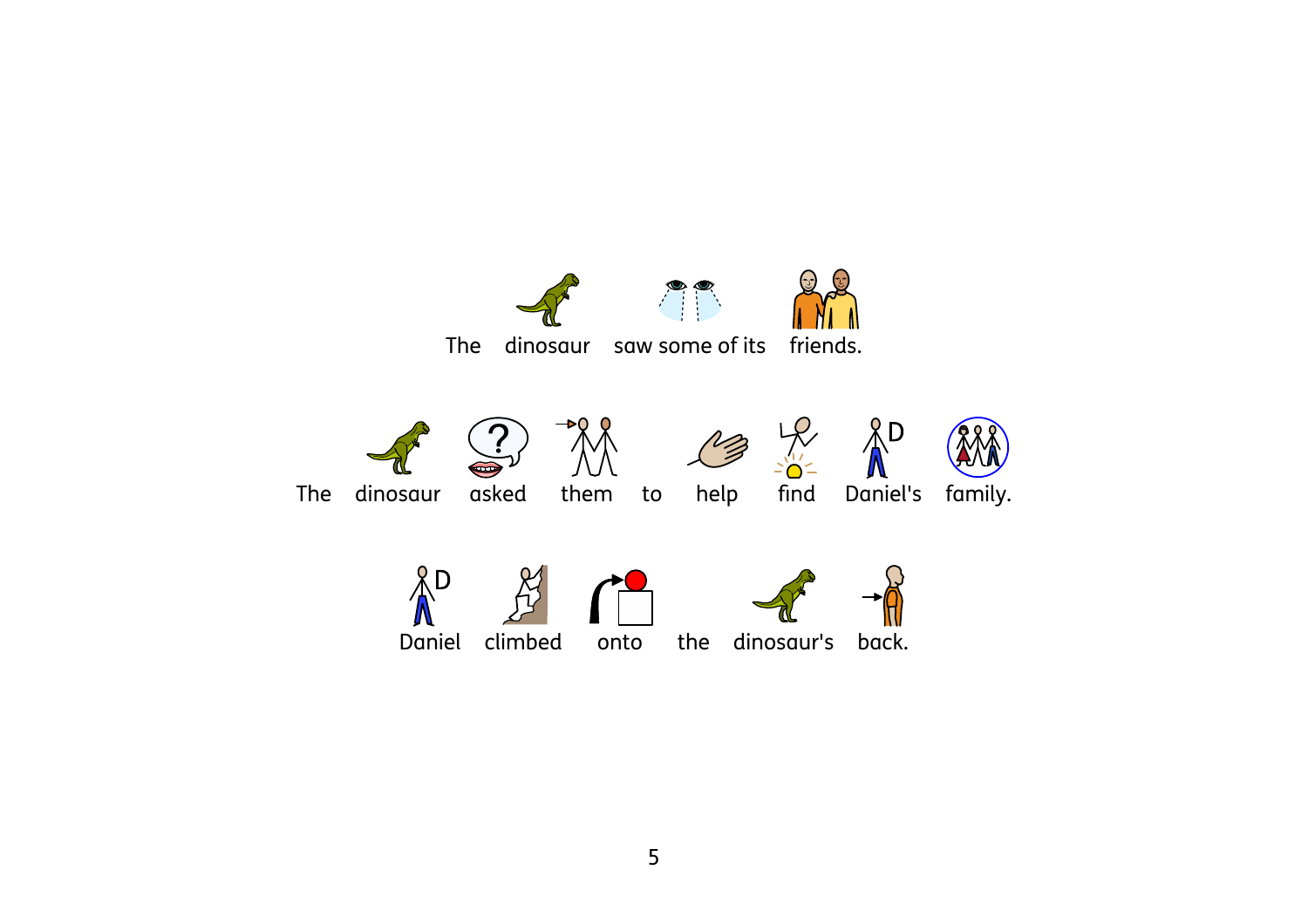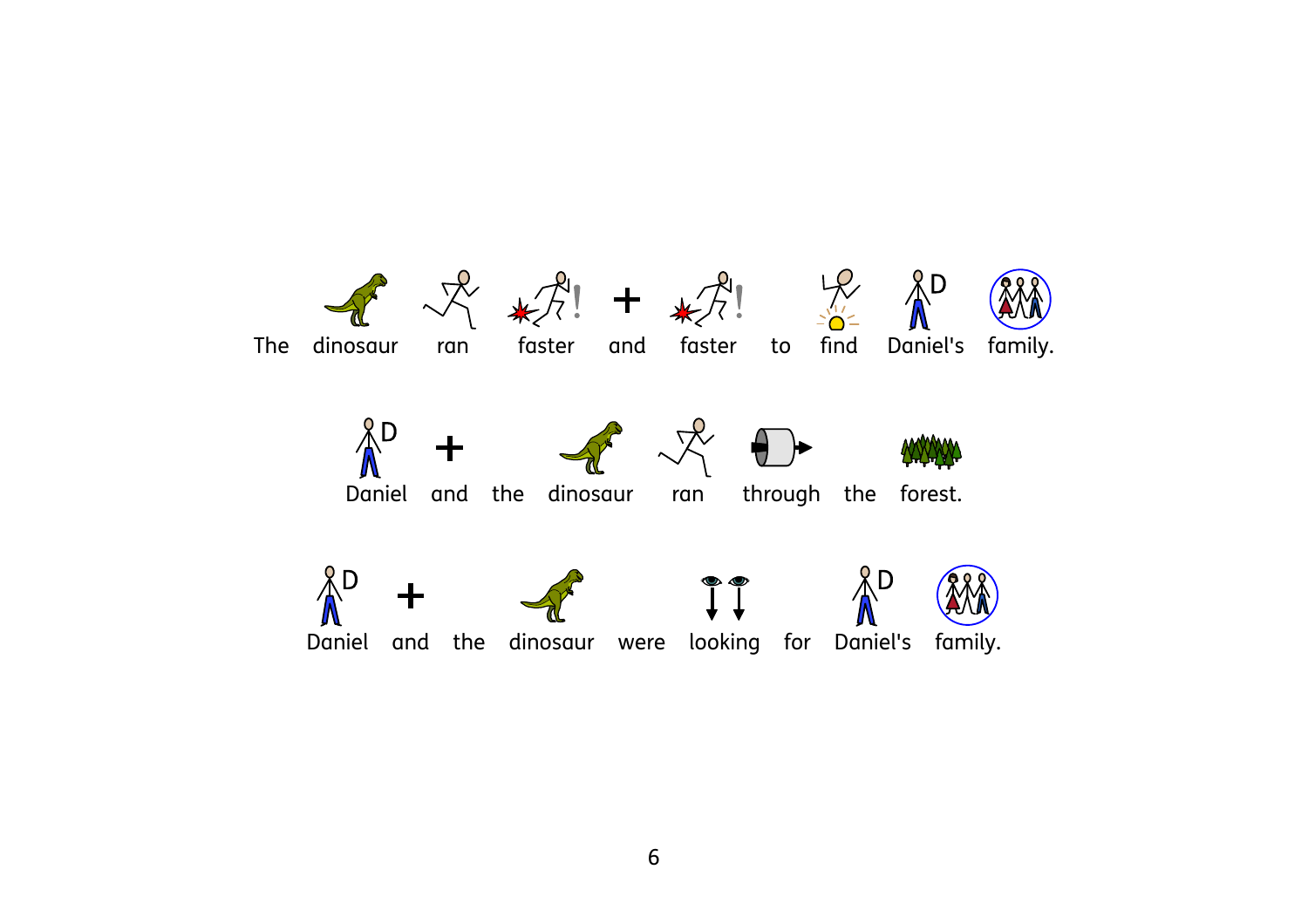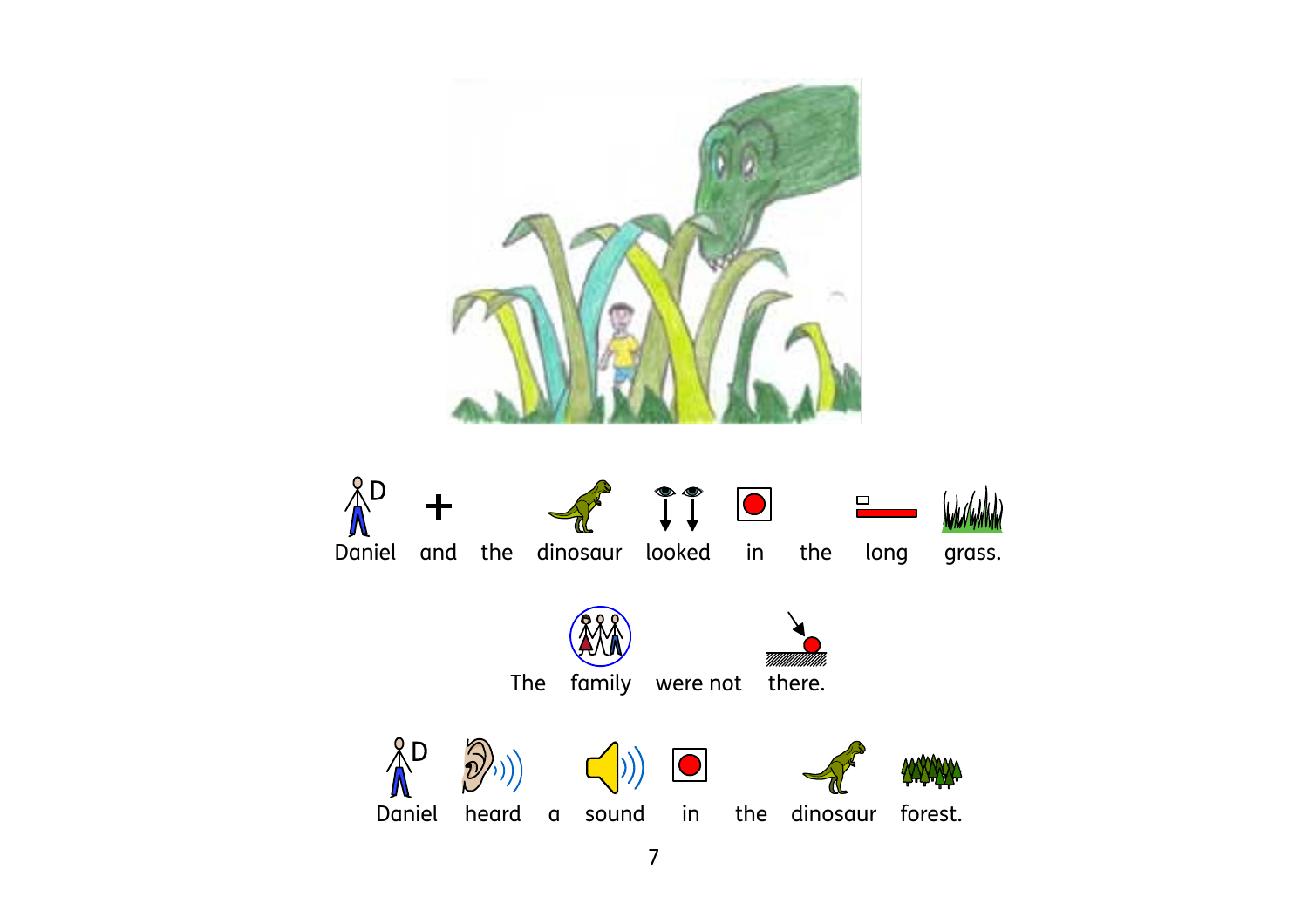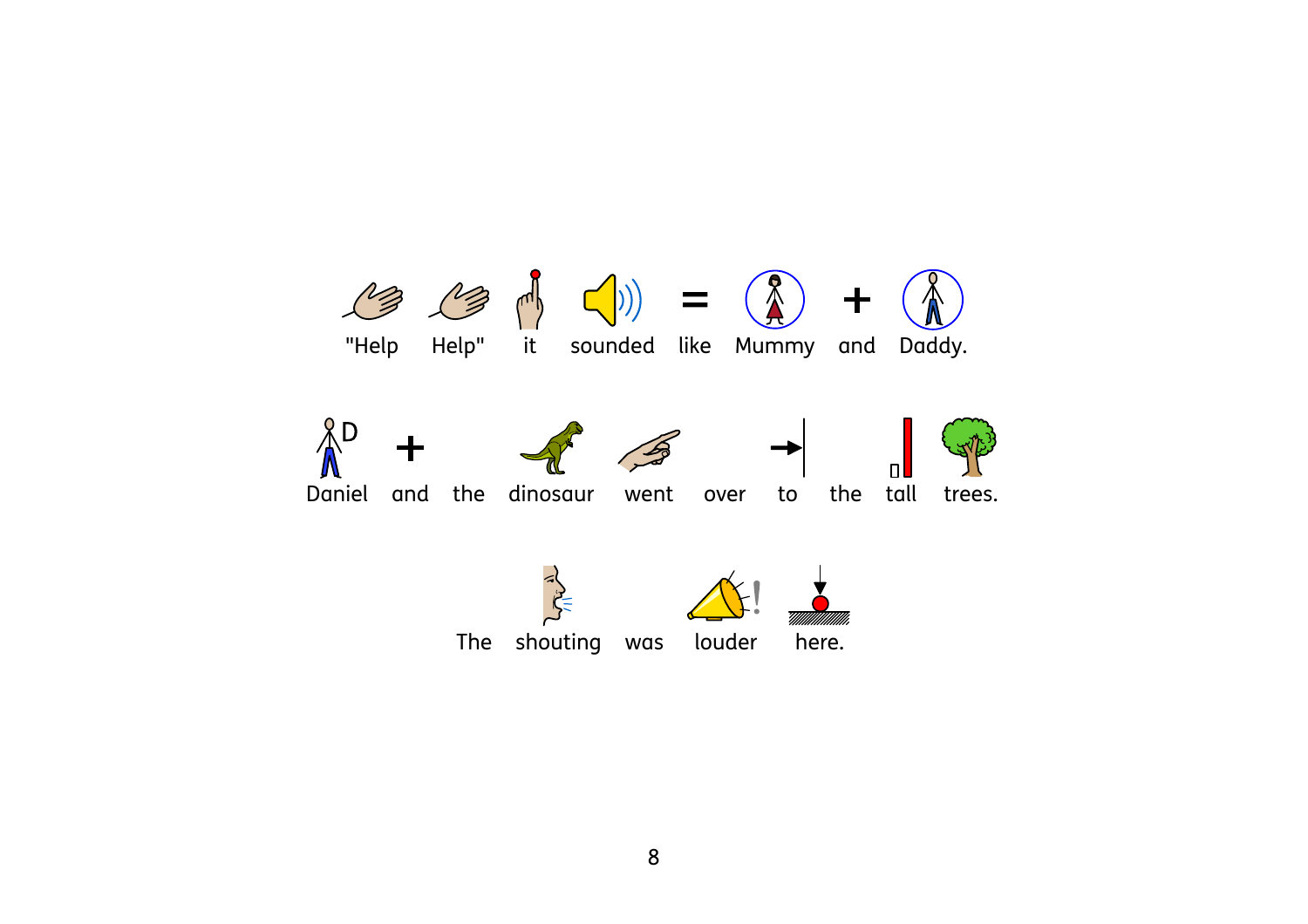

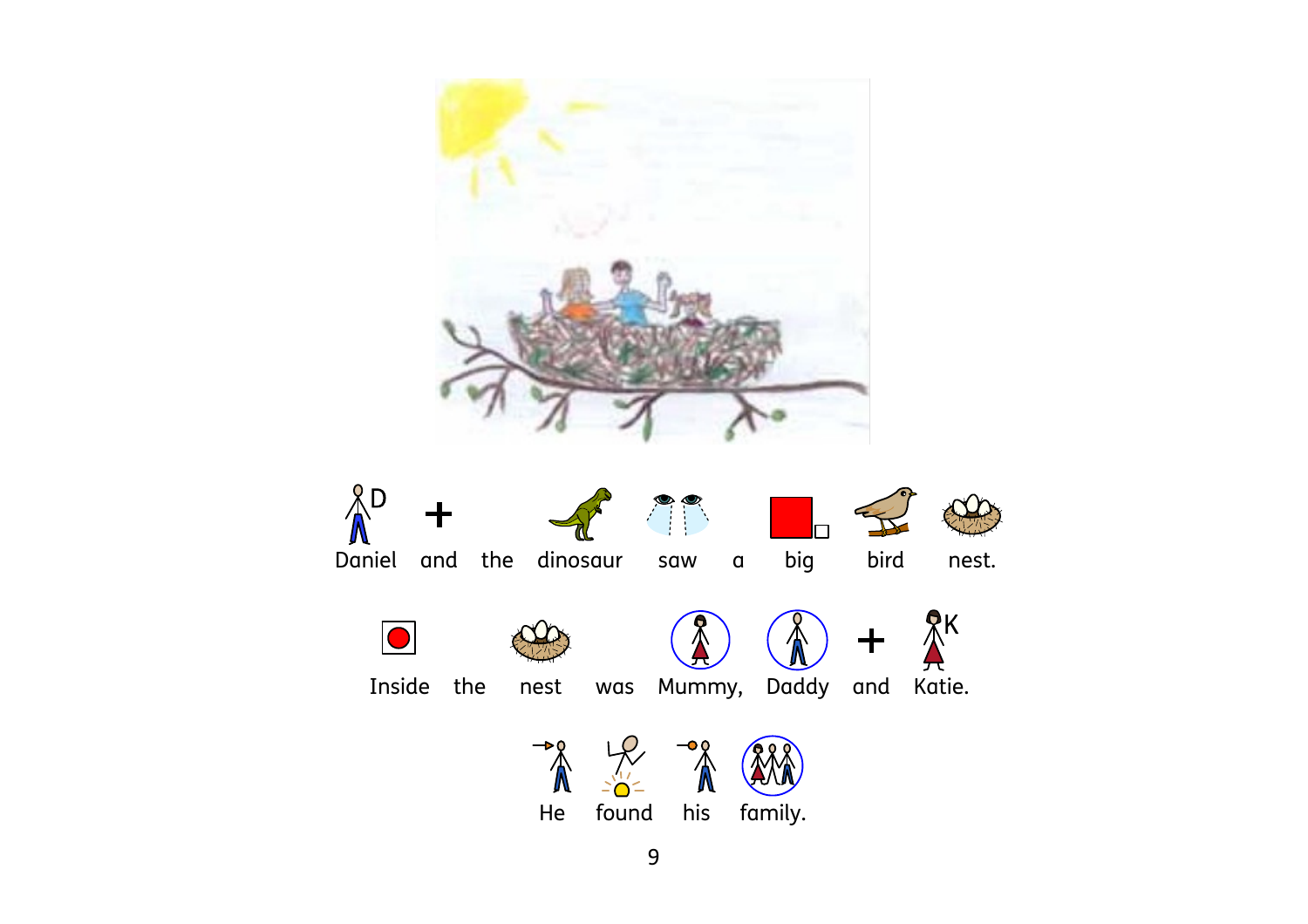

10